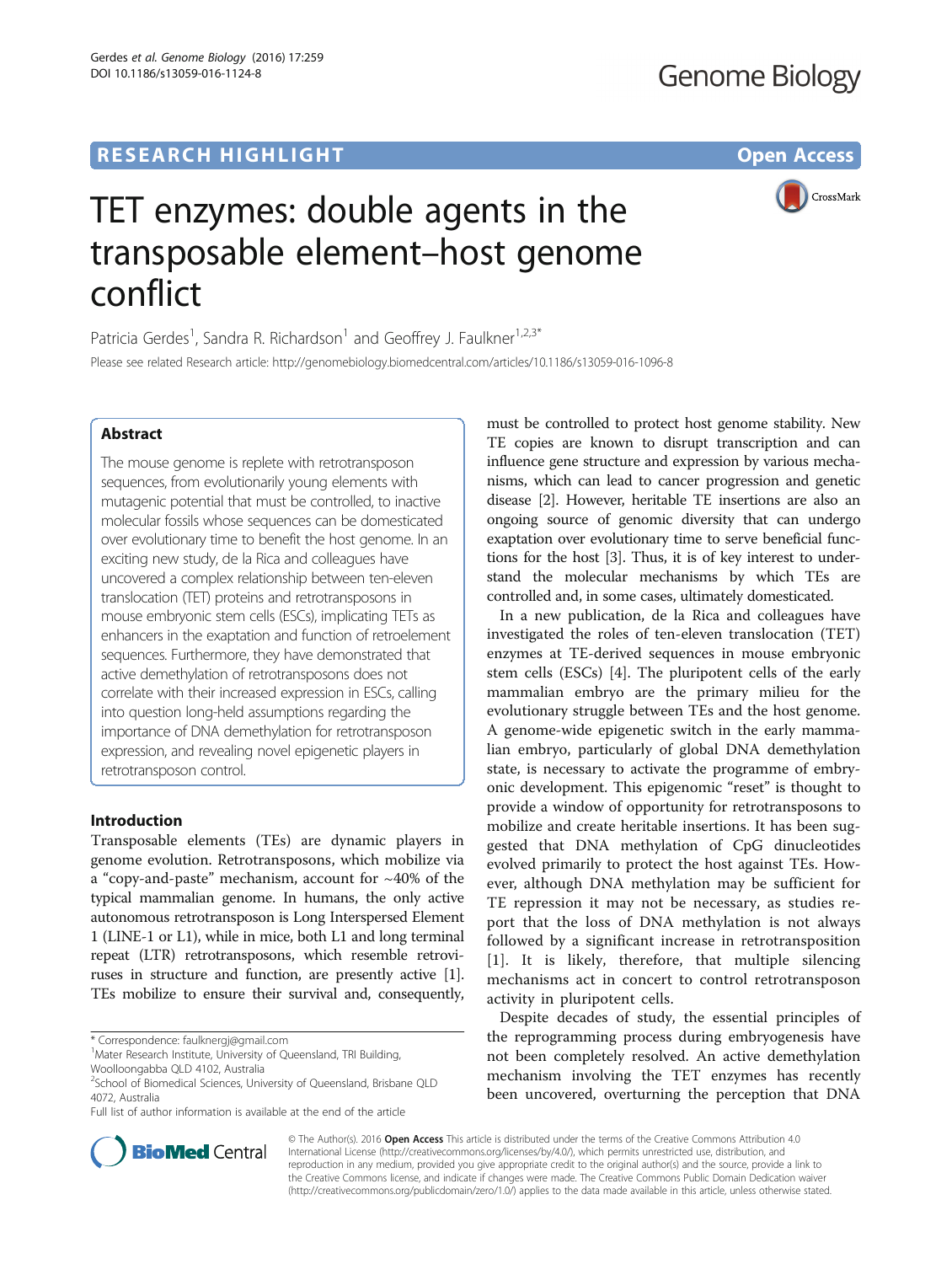methylation can be erased only passively, upon DNA replication. TET enzymes function through oxidation of 5 methylcytosine (5mC) to 5-hydroxymethylcytosine (5hmC), and further to 5-formylcytosine (5fC) and 5-carboxycytosine (5caC), which can be replaced with unmodified cytosine by base excision repair (BER) [\[5](#page-3-0)].

Given the enrichment of 5hmC in mouse ESCs [[6](#page-3-0)], and the evolutionary drive for L1s to mobilize in pluripotent embryonic cells, it stands to reason that active demethylation by TET proteins could act as an on-switch in the control of early embryonic retrotransposition. The publication from de la Rica and colleagues [\[4](#page-3-0)] reveals unexpectedly complex scenarios for TET-mediated TE regulation, probably shaped by ongoing evolutionary conflict at the host–retrotransposon interface. Importantly, their results shed light on the importance of DNA methylation relative to other epigenetic mechanisms for TE control in pluripotent cells.

## TET enzymes—multiplayers in TE regulation

## TET enzymes implicated in TE-derived enhancer function

Noting that the field lacked a comprehensive analysis of TET interaction with TE sequences, de la Rica and colleagues [[4\]](#page-3-0) mined ChIP-seq data to determine the distribution of TET1 peaks at distinct TE classes. Their analysis revealed significant enrichment of TET1 at L1s and several types of LTR retrotransposons, suggesting that TET1 may have a widespread role in TE regulation. Unexpectedly, they discovered that co-occupancy of TEderived TET1 binding sites was not universal, but varied depending on TE class. The authors speculated on the reasons for differential co-occupancy at these sites and, indeed, set the stage for future studies to elucidate the molecular basis and functional consequences of the interactions between TET1, other epigenetic factors, and particular TE sequences.

De la Rica and colleagues [\[4](#page-3-0)] also observed that TET1 peaks at LTR elements were associated with active enhancer marks, as well as the pluripotency factors NANOG, OCT4, and SOX2 (collectively referred to as NOS). This observation is consistent with the occupied TE sequences acting as enhancers, and led to the hypothesis that TET proteins have a role in TE-derived enhancer function, important for ESC gene expression networks. This theory was further supported by the discovery of interactions between those TE sequences and gene promoters and bidirectional enhancer RNAs generated from such TET-bound enhancers. Indeed, analysis of 5mC and 5hmC levels in Tet2 knockout mouse ESCs revealed a reduction in 5hmC and an increase in 5mC at NOS-bound TE sequences. Thus, the authors concluded that TET binding and demethylation at particular TE classes acts in concert with NOS factors to maintain expression of a subset of genes in ESCs. Future studies will

no doubt shed light on the functional importance of the specific gene–enhancer interactions identified here.

## For L1, demethylation is not equal to expression

De la Rica and colleagues [\[4](#page-3-0)] next undertook a detailed examination of TET occupancy at L1 elements in ESCs, which revealed that TET proteins preferentially bind to and participate in active demethylation of full-length, evolutionarily young L1s, but not older, inactive subfamilies. This result raised the question of whether TETs are directly responsible for the demethylation and activation of L1 promoters in ESCs. Unexpectedly, depletion of TET1 and TET2 and a resultant increase in L1 methylation had no effect on L1 expression levels, indicating that DNA methylation status may not be the most important epigenetic determinant of L1 expression in ESCs.

Indeed, further analysis revealed that the 5′ UTRs of young L1s are enriched for the co-repressor complex SIN3A. Remarkably, de la Rica and colleagues here showed for the first time that SIN3A might be involved in TE regulation in mouse ESCs as well as in human ESCs. SIN3A is likely to counter the effect of DNA demethylation of L1 elements by acting as a transcriptional repressor. Thus, TET enzymes may not only be positive regulators of L1 expression, but may instead have a dual role in TE regulation by recruiting SIN3A to demethylated L1 elements. This finding is, therefore, an additional indication for the involvement of multiple layers of regulation in controlling L1 expression in ESCs. It remains to be determined whether similarly layered regulation exists in non-embryonic cell types with high levels of 5hmC and which support high levels of L1 activity (e.g. neurons [[7\]](#page-3-0)), and it is notable that L1 RNA expression is only the first step in the generation of a new L1 insertion. Ultimately, the relative importance in controlling mutagenic L1 activity of DNA methylation, the co-repressor SIN3A, and other epigenetic factors will need to be assessed by examining their impact on the accumulation of new L1 insertions in vivo, perhaps by applying targeted sequencing approaches to rodent models. Indeed, the advent of single-cell genomics raises the possibility of identifying new L1 insertions in mouse pre-implantation embryos from genetic backgrounds of interest.

## A new player in an evolutionary arms race

Overall, the results of de la Rica and colleagues [\[4](#page-3-0)] implicate TET enzymes in an ongoing evolutionary arms race wherein host defence mechanisms continuously evolve to target expanding TE subfamilies. Strikingly, such conflicts appear to be occurring in both the human and mouse genome, providing an intriguing example of convergent evolution. It was previously shown that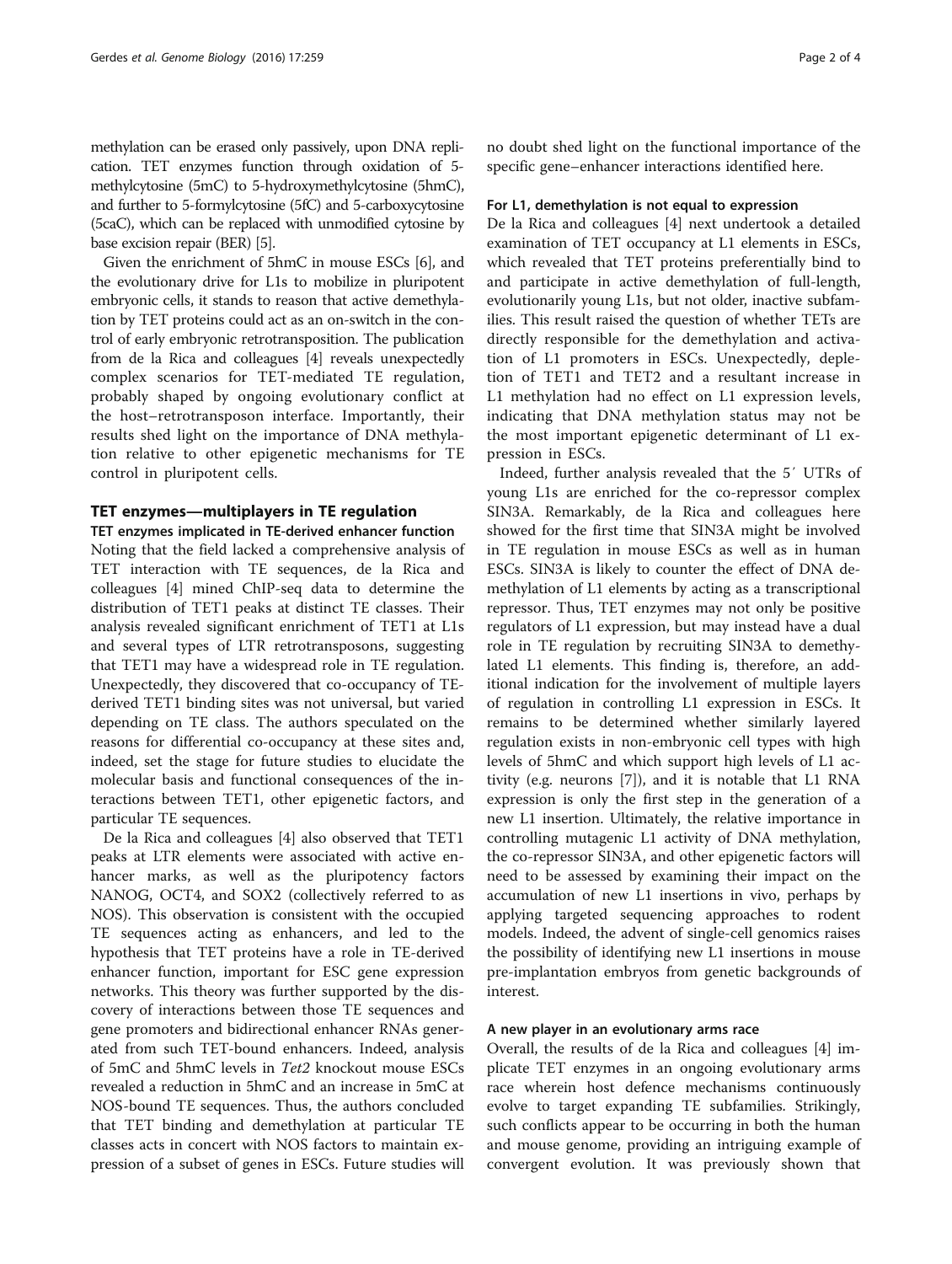

evolutionarily old L1 subfamilies are repressed by KAP1 (also known as TRIM28). KAP1 is recruited to the immobile human L1 subfamilies L1PA3, L1PA4, L1PA5, and L1PA6 and is involved in depositing the repressive histone mark H3K9me3 [[8\]](#page-3-0). Species-specific Krüppel-associated box domain-containing zinc finger proteins (KRAB-ZFPs) are also part of this mechanism and were found to recognize and silence L1 [\[9](#page-3-0), [10](#page-3-0)]. Interestingly, the L1PA3 subfamily escaped silencing through ZNF93 by removal of the ZNF93-binding site and it was suggested that TEs and ZFPs effectively compete in an evolutionary arms race in which KRAB-ZFPs evolve to suppress newly developed TE classes, and this is followed by mutations in these TE classes to avoid this repression [[9\]](#page-3-0).

TET proteins might have become another part of this repression/escape cycle by providing repression for TEs that have escaped the KRAB-ZFP/KAP1 silencing machinery. Mutations in L1 elements might have generated conditions that allow for TET binding leading to DNA demethylation. However, the selective pressure to ensure genome stability may also have led to the evolution of TET-dependent host-silencing strategies to control L1 expression, especially during early embryonic development (Fig. 1). In the long run, as a particular TE class is "defeated" in ESCs by silencing and, ultimately, the accumulation of mutations, it no longer poses a threat to genome integrity and its sequences may undergo exaptation by the host genome, for example, as enhancers or promoters of particular gene expression programmes [\[3](#page-3-0)].

# Conclusions

Overall, through integrated genome-wide analyses, de la Rica and colleagues [\[4](#page-3-0)] have shown that although retrotransposons are actively demethylated by TET enzymes in ESCs, this does not necessarily equate to transcriptional activation. This result requires a thoughtful re-examination of the widely-held assumption that methylation status is a proxy for L1 activity in a given tissue or cell type. Indeed, it is not surprising that host cells do not rely on just one mechanism to protect themselves against uncontrolled retrotransposition. Instead, they depend on a battery of redundant defence mechanisms. In sum, this timely study provides an essential finding in our understanding of the multilayered machinery that is needed to keep TEs in embryonic development under control and enforce genome stability: TET proteins can now be seen as key players in both TE activation and repression.

#### Abbreviations

5caC: 5-carboxycytosine; 5fC: 5-formylcytosine; 5hmC: 5 hydroxymethylcytosine; 5mC: 5-methylcytosine; BER: Base excision repair; ESC: Embryonic stem cell; KRAB-ZFP: Krüppel-associated box domaincontaining zinc finger protein; L1: Long Interspersed Element 1; LTR: Long terminal repeat; TE: Transposable element; TET: Ten-eleven translocation

#### Acknowledgements

PG was supported by a University of Queensland International Postgraduate Research Scholarship (IPRS) and Australian Postgraduate Award (APA). GJF acknowledges the support of a National Health and Medical Research Council (NHMRC) Senior Research Fellowship (GNT1106214).

#### Authors' contributions

PG, SRR, and GJF read the literature and drafted the text. PG drafted Fig. 1. All authors approved the final manuscript.

#### Competing interests

The authors declare that they have no competing interests.

#### Author details

<sup>1</sup>Mater Research Institute, University of Queensland, TRI Building, Woolloongabba QLD 4102, Australia. <sup>2</sup>School of Biomedical Sciences, University of Queensland, Brisbane QLD 4072, Australia. <sup>3</sup>Queensland Brain Institute, University of Queensland, Brisbane QLD 4072, Australia.